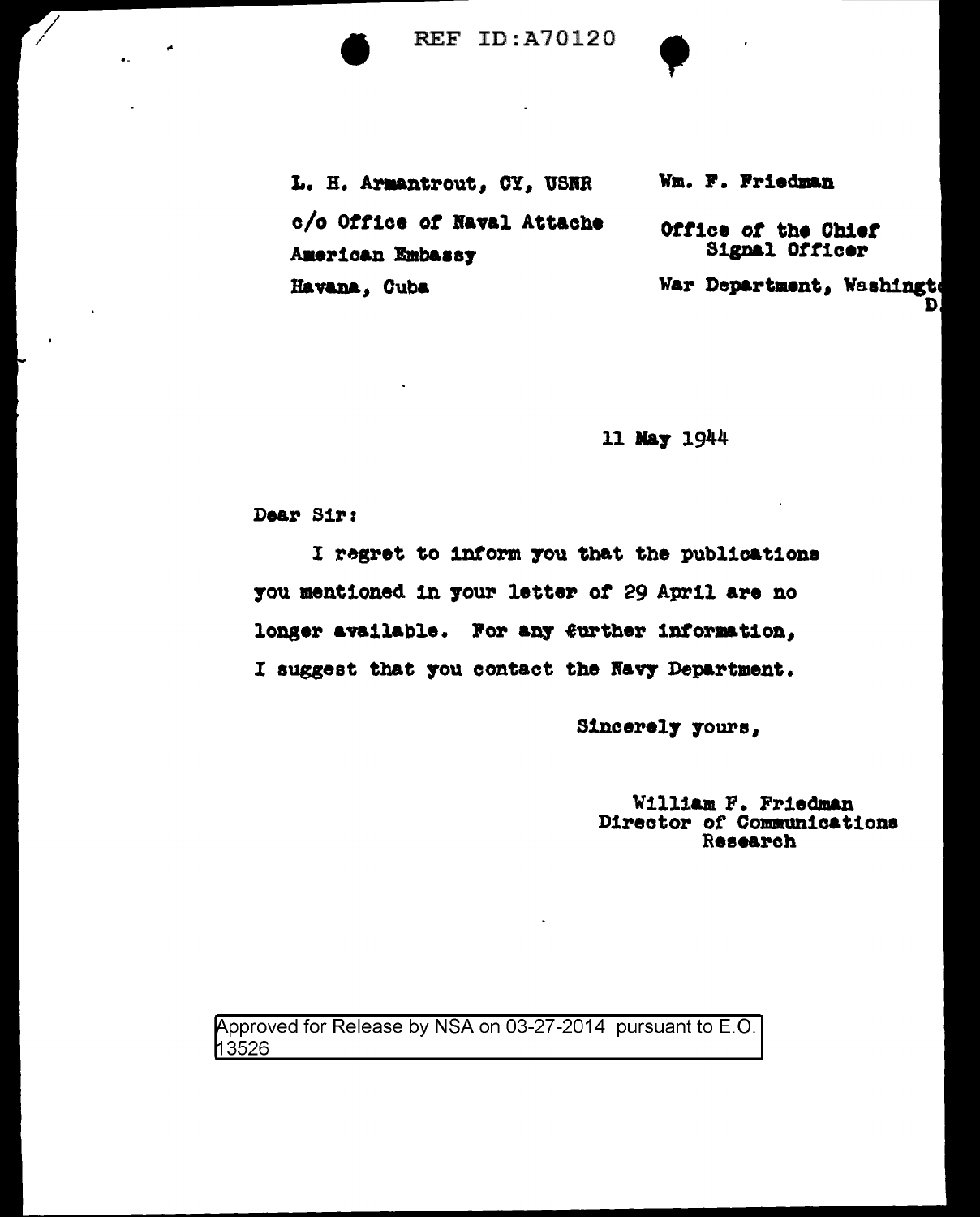

V-Mail service provides a most rapid means of communication. If addressed to a place where photographing service is not available the original letter will be dispatched by the most expeditious means.

## *INSTRUCTIONS*

- (1) Write the entire message plainly on the other side within marginal lines.
- [2] Print the name and address in the two spaces provided. Addresses of members of the Armed Forces should show full name, complete military or naval address, including grade or rank, serial number, unit to which assigned or attached and army post office in care of the appropriate postmaster or appropriate fleet post office.
- $-\sqrt{2}$  (3) Fold, seal, and deposit in any post office letter drop or street letter box.
	- (4) Enclosures must not be placed in this envelope.
	- (5) V-Mail letters may be sent free of postage by members of the Armed Forces. When sent by others postage must be prepaid at domestic rates (3G ordinary mail, 6c if domestic air mail service is desired when mailed in the U.S. $\mathbb{R}$

**AND BOTTOM** 

A-Pestas-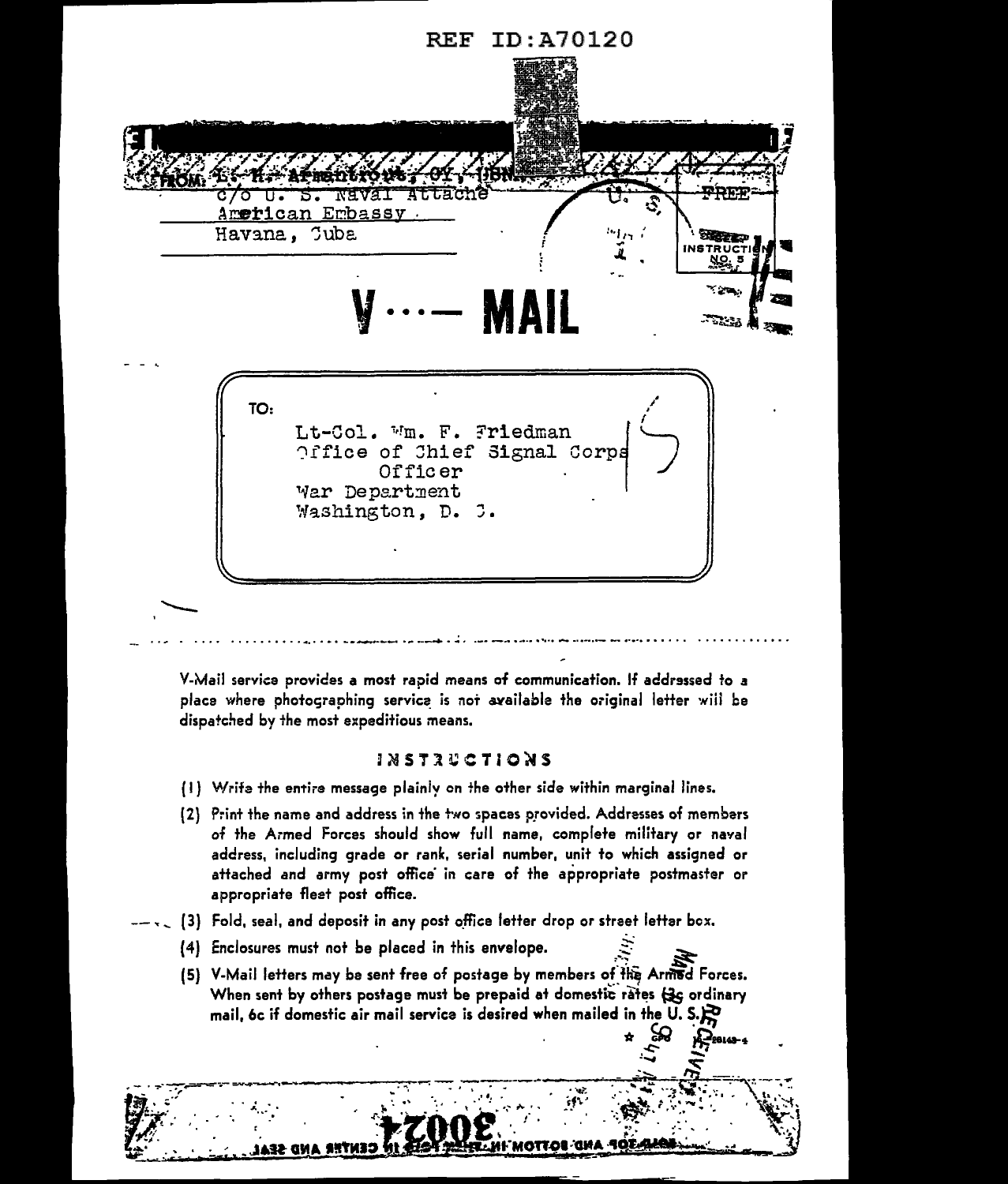Print the complete address implifing to imply the poly poly, and your roturn polyness in the space provided<br>on the right. Use typewriter, with the state policies, rank or small writing is suitable for photographing. suitable for photographing. !=ROM <sup>70</sup>: Lt-Col Wm. F. Friedm**an** <sup>1</sup> L. H. Armantrout, CY, USNR<br><del>- Office of Chiof Signal Corps 1-e/o-Office of Naval Attach</del>  $-{\rm e}/{\rm e}$ - $0$ f fi- ${\rm e}{\rm e}$ -of-Naval-Attach ${\rm e}$ Officer : American Embassy<br>
artment : Havana, Cuba  $~\text{War}$  Department Washington, D. C. (CENSOR'S STAMP) SEE INSTRUCTION NO. 2 (Sender's complete address above) 29 April 1944 Sir: A letter to the Riverbanks Laboratories, Geneva, Illinois, brings the recommendation that I write you regarding the Riverbank publications on cryptogr'aphy. I would appreciate, sir, any information you can give me regarding the possibility of securing some of these, which are on the Navy's recommended reading list. Also, if you can recommend any books, Army publications or otherwise, on this same subject, I should be grateful for youred vice. spectfully, Respectfully, ' \  $\big)$ t i ) HAVE YOU FILLED IN COMPIRTS **IJAVE YOU FILLED IN COMPLETE** ADDRESS AT TOP? ADDRESS AT TOP?  $\hat{\mathcal{K}}$  C. D. GOVFRAMENT PRINTING OFFICE I 1943 16 - 98148-5